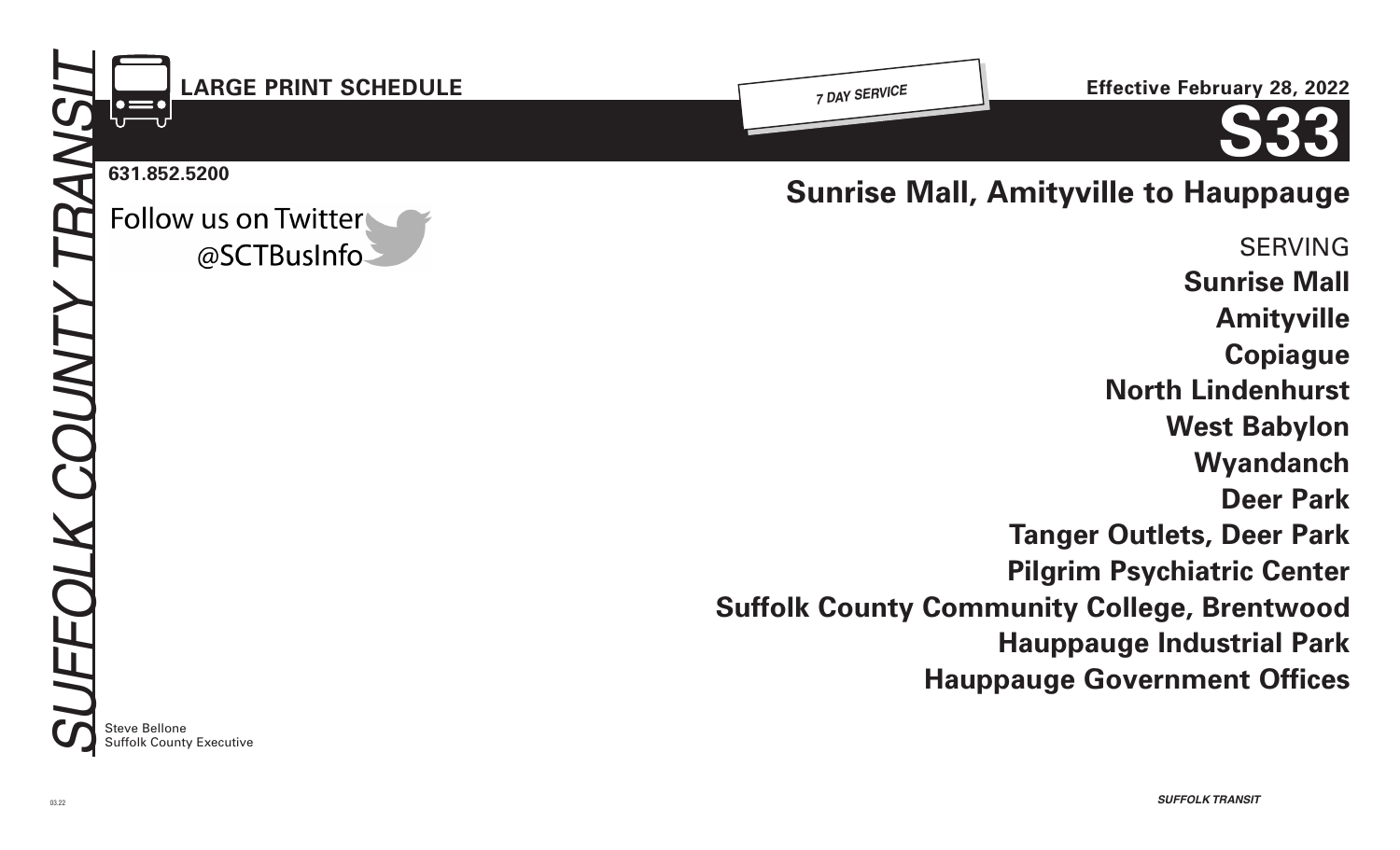## **Suffolk County Transit Fares**

| Youths Between 5 to 13 years old                                                     |  |
|--------------------------------------------------------------------------------------|--|
| Students 14 to 22 years old (High School/College ID<br>required)                     |  |
| Children under 5 years old  FREE<br>Limit 3 children when accompanied by adult       |  |
| <b>Senior, Person with Disabilities, Medicare</b>                                    |  |
| Card Holders & Suffolk County Veterans. 75 cents                                     |  |
| Personal Care Attendant FREE<br>When traveling to assist passenger with disabilities |  |
|                                                                                      |  |
| • Available on request when paying fare                                              |  |
| • Good for two (2) connecting buses                                                  |  |
| • Valid for two (2) hours from time received                                         |  |
| • Not valid for return trip                                                          |  |
| • Special restrictions may apply, (see transfer)                                     |  |

# **Suffolk County Transit Service: Observed Holidays**

No service New Year's Day, Memorial Day, Independence Day, Labor Day, Thanksgiving Day or Christmas Day.

### **Passengers Please**

- Have exact fare ready; driver cannot handle money.
- Passengers must deposit their own fare.
- Arrive earlier than scheduled departure time.
- Tell driver your destination.
- SCT drivers are required to announce major bus stop locations.
- Smoking, drinking, eating and playing of radios is prohibited.

## **Bike Racks**

Available on all Suffolk County Transit (SCT) bus routes.

## **Reduced Fare Program for Seniors, Persons with Disabilities and Medicare Card Holders**

Persons with valid, municipally issued cards identifying them as at least 60 years old or mentally or physically disability may ride for the reduced, one-way fare. A valid Medicare Card is also accepted as ID. Persons must display their ID card to the driver when paying the fare to ride at the reduced rate.

## **For ID information:**

| <b>Seniors ID</b>           | 631.853.8200 |
|-----------------------------|--------------|
| <b>Handicapped ID</b>       | 631.853.8333 |
| <b>Hearing Impaired TTY</b> | 631.853.5658 |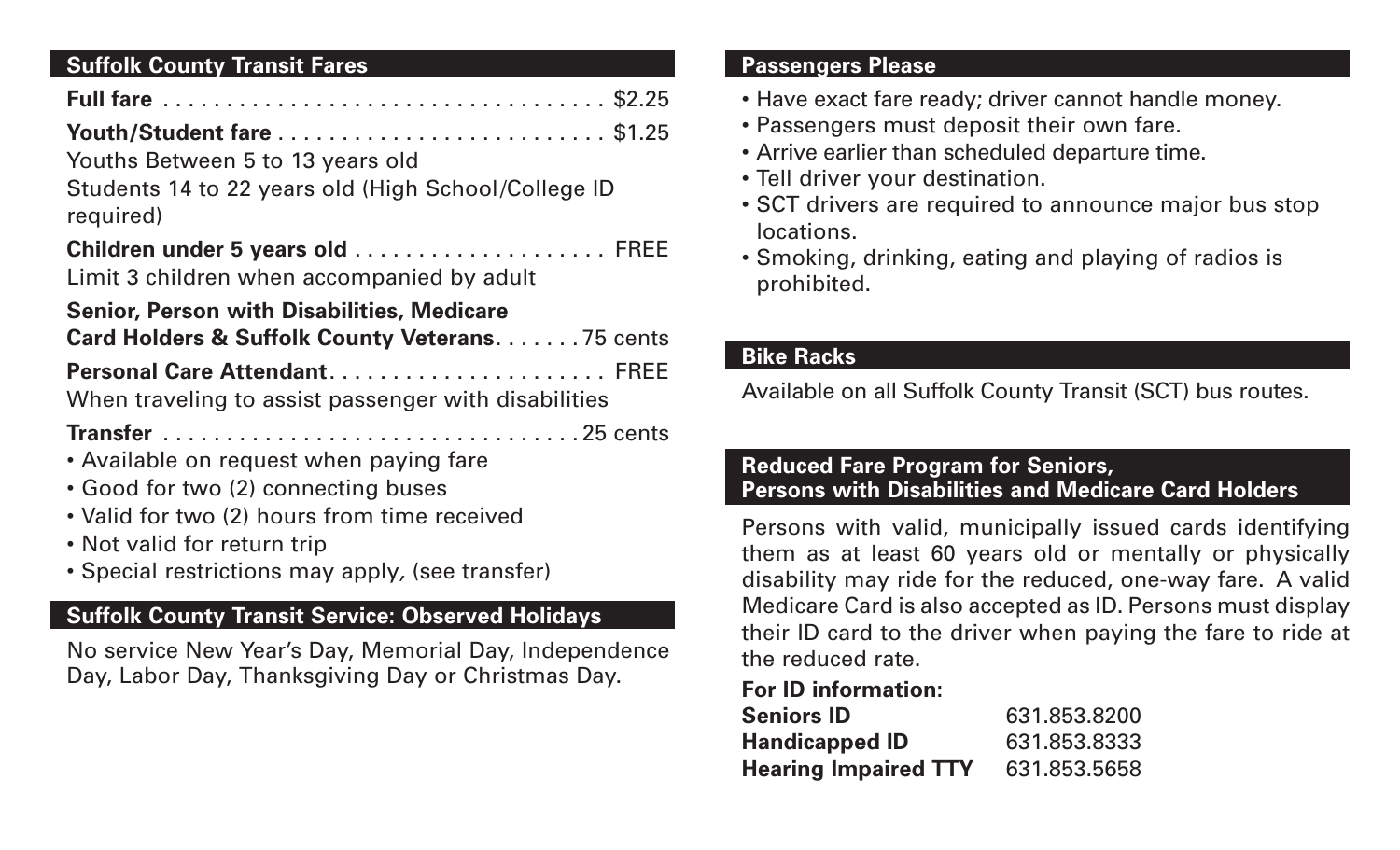#### **Persons with Disabilities**

Upon request, drivers will assist wheelchair passengers while boarding and leaving lift/ramp and with use of securement device. Use of wheelchair lifts/ramps also available to passengers using walkers, canes, braces or who are otherwise mobility-impaired. Person traveling with respirator or portable oxygen supply are permitted to ride SCT buses. Service animals to accompany disabled passengers are also permitted.

### **SCAT Paratransit Services**

Paratransit Bus Service is available to ADA eligible passengers. To register or for more information, call Office for People with Disabilities at 631.853.8333.

## **Additional Transit Services**

| HART, Huntington Area Rapid Transit 631.427.8287 |  |
|--------------------------------------------------|--|
| NICE, Nassau Inter-County Express 516.336.6600   |  |
| MTA Long Island Rail Road 718.217.5477           |  |
| 511Y Rideshare  511 and say "Rideshare"          |  |

## **Suffolk County Transit Information**

Questions, Suggestions, Complaints? **Suffolk County Transit Information Service 631.852.5200**

Monday – Friday from 8:00am to 4:30pm

## **S33 Connecting Service**

| <b>Route No.</b> | <b>Location of Connecting Bus</b>           |
|------------------|---------------------------------------------|
| S1, S20, 1A      | Amityville                                  |
| S23, 2A          | Wyandanch, Deer Park                        |
| S <sub>25</sub>  | 5 Corners                                   |
| S27, S45         | Hauppauge                                   |
| S54, S62         | Hauppauge                                   |
| S27, 2A          | Tanger Outlets, Deer Park                   |
| S <sub>29</sub>  | Deer Park                                   |
| S31              | Copiague                                    |
| S41, 3A          | <b>Suffolk Community College, Brentwood</b> |
| 2B               | Wyandanch                                   |
| 3A, 3B           | Hauppauge Industrial Park                   |
| S20, N19, N54    | <b>Sunrise Mall</b>                         |
| N55, N71, N80    | <b>Sunrise Mall</b>                         |

### **Long Island Rail Road Connections**

Amityville – Babylon Branch Wyandanch – Ronkonkoma Branch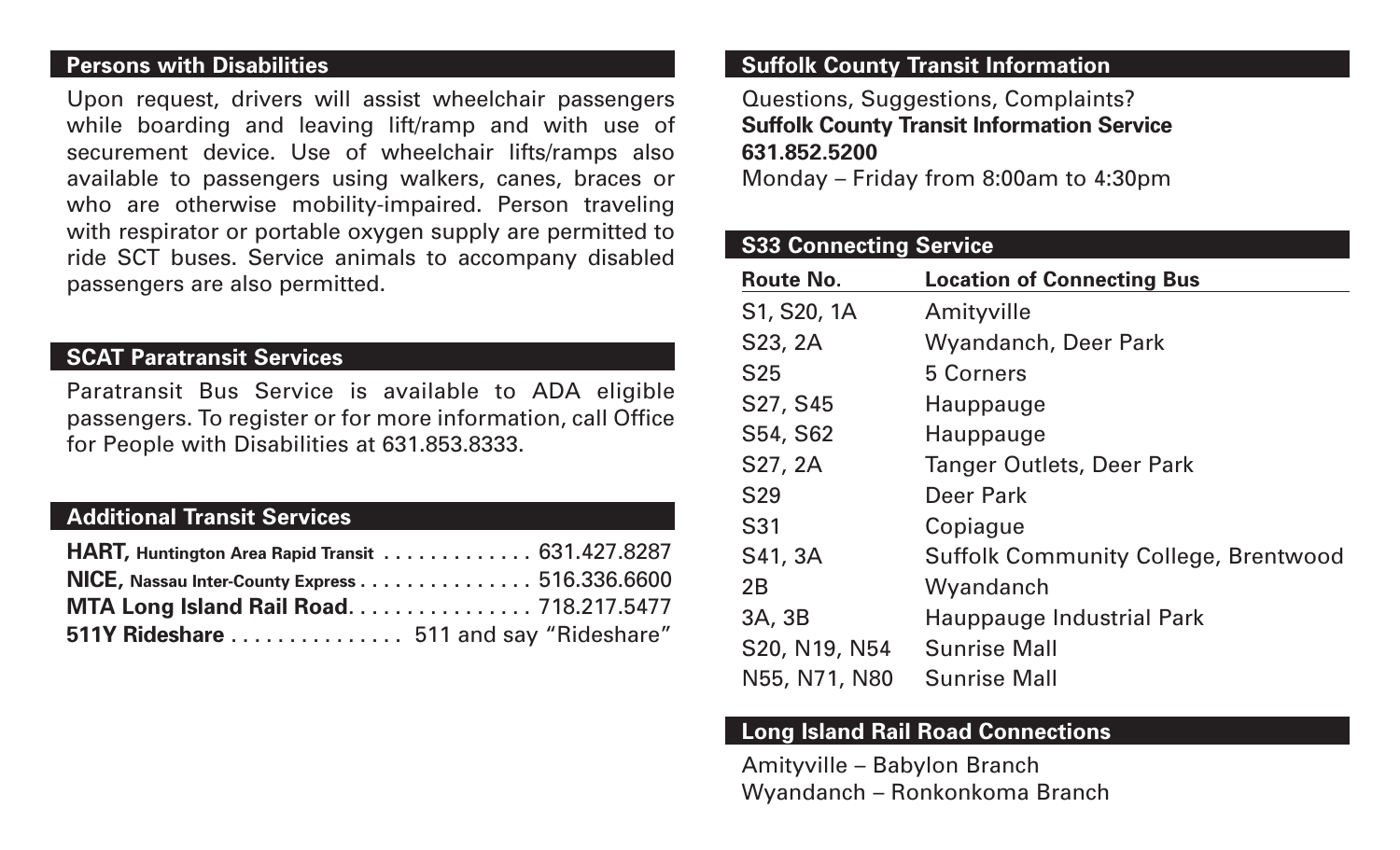| <b>S33 Northbound Weekday Service</b><br><b>Sunrise Mall to Hauppauge</b> |                 |                                 |                                                                                                        |                          |                   |                       |                          |                     |                         |                             |                 |                                         |
|---------------------------------------------------------------------------|-----------------|---------------------------------|--------------------------------------------------------------------------------------------------------|--------------------------|-------------------|-----------------------|--------------------------|---------------------|-------------------------|-----------------------------|-----------------|-----------------------------------------|
| Massapequa   Amityville  <br><b>Park</b>                                  | <b>Railroad</b> | <b>North</b><br>Lindenhurst     | Wyandanch   Deer Park   Deer Park   Brentwood   Brentwood   Hauppauge   Hauppauge  <br><b>Railroad</b> | Grand<br>Blvd.           |                   | Pilgrim               | <b>Suffolk</b><br>County | Oser Ave.           | Suffolk<br>County       | Suffolk<br>County           | New York        | Hauppauge Hauppauge Hauppauge           |
| <b>Sunrise Mall</b>                                                       |                 | Straight Path<br><b>NYS 109</b> |                                                                                                        | <b>Deer Park</b><br>Ave. | Tanger<br>Outlets | Pyschiatric<br>Center | Community<br>College     | Old Willets<br>Path | <b>North</b><br>Complex | Dennison<br><b>Building</b> | <b>Building</b> | State Office   Wheeler Rd.<br>Rabro Dr. |
|                                                                           | 6:30            | 6:40                            | 6:50                                                                                                   | 6:55                     | 7:00              | 7:15                  | 7:20                     | 7:29                | 7:33                    | 7:36                        | 7:38            | 7:40                                    |
| 6:55                                                                      | 7:00            | 7:10                            | 7:20                                                                                                   | 7:25                     | 7:30              | 7:45                  | 7:50                     | 7:59                | 8:03                    | 8:06                        | 8:08            | 8:10                                    |
| 7:25                                                                      | 7:30            | 7:40                            | 7:50                                                                                                   | 7:55                     | 8:00              | 8:15                  | 8:20                     | 8:29                | 8:33                    | 8:36                        | 8:38            | 8:40                                    |
| 7:55                                                                      | 8:00            | 8:10                            | 8:20                                                                                                   | 8:25                     | 8:30              | 8:45                  | 8:50                     | 8:59                | 9:03                    | 9:06                        | 9:08            | 9:10                                    |
| 9:00                                                                      | 9:05            | 9:15                            | 9:25                                                                                                   | 9:30                     | 9:35              | 9:50                  | 9:55                     | 10:04               | 10:08                   | 10:11                       | 10:13           | 10:15                                   |
| 10:00                                                                     | 10:05           | 10:15                           | 10:25                                                                                                  | 10:30                    | 10:35             | 10:50                 | 10:55                    | 11:04               | 11:08                   | 11:11                       | 11:13           | 11:15                                   |
| 11:00                                                                     | 11:05           | 11:15                           | 11:25                                                                                                  | 11:30                    | 11:35             | 11:50                 | 11:55                    | 12:04               | 12:08                   | 12:11                       | 12:13           | 12:15                                   |
| 12:00                                                                     | 12:05           | 12:15                           | 12:25                                                                                                  | 12:30                    | 12:35             | 12:50                 | 12:55                    | 1:04                | 1:08                    | 1:11                        | 1:13            | 1:15                                    |
| 1:00                                                                      | 1:05            | 1:15                            | 1:25                                                                                                   | 1:30                     | 1:35              | 1:50                  | 1:55                     | 2:04                | 2:08                    | 2:11                        | 2:13            | 2:15                                    |
| 1:30                                                                      | 1:30            | 1:45                            | 1:55                                                                                                   | 2:00                     | 2:05              | 2:20                  | 2:25                     | 2:34                | 2:38                    | 2:41                        | 2:43            | 2:45                                    |
| 2:30                                                                      | 2:35            | 2:45                            | 2:55                                                                                                   | 3:00                     | 3:05              | 3:20                  | 3:25                     | 3:34                | 3:38                    | 3:41                        | 3:43            | 3:45                                    |
| 3:30                                                                      | 3:35            | 3:45                            | 3:55                                                                                                   | 4:00                     | 4:05              | 4:20                  | 4:25                     | 4:34                | 4:38                    | 4:41                        | 4:43            | 4:45                                    |
| 4:00                                                                      | 4:05            | 4:15                            | 4:25                                                                                                   | 4:30                     | 4:35              | 4:50                  | 4:55                     | 5:05                | 5:10                    | 5:14                        | 5:17            | 5:20                                    |
| 5:00                                                                      | 5:05            | 5:15                            | 5:25                                                                                                   | 5:30                     | 5:35              | 5:50                  | 5:55                     | 6:05                | 6:10                    | 6:14                        | 6:17            | 6:20                                    |
| 6:00                                                                      | 6:05            | 6:15                            | 6:25                                                                                                   | 6:30                     | 6:35              | 6:50                  | 6:55                     | 7:05                | 7:10                    | 7:14                        | 7:17            | 7:20                                    |
| 6:45                                                                      | 6:50            | 7:00                            | 7:10                                                                                                   | 7:15                     | 7:20              | 7:25                  | 7:40                     | 7:50                | 7:55                    | 7:59                        | 8:02            | 8:05                                    |
| 7:45                                                                      | 7:50            | 8:00                            | 8:10                                                                                                   | 8:15                     |                   |                       |                          |                     |                         |                             |                 |                                         |

AM – Lightface **PM – Boldface**

Schedules subject to change without notice.

Suffolk County cannot assume responsibility for inconvenience, expense or damage resulting from timetable errors, delayed buses or failure to make connections.

**Where to board:** For your safety, please wait for the bus at a designated bus stop.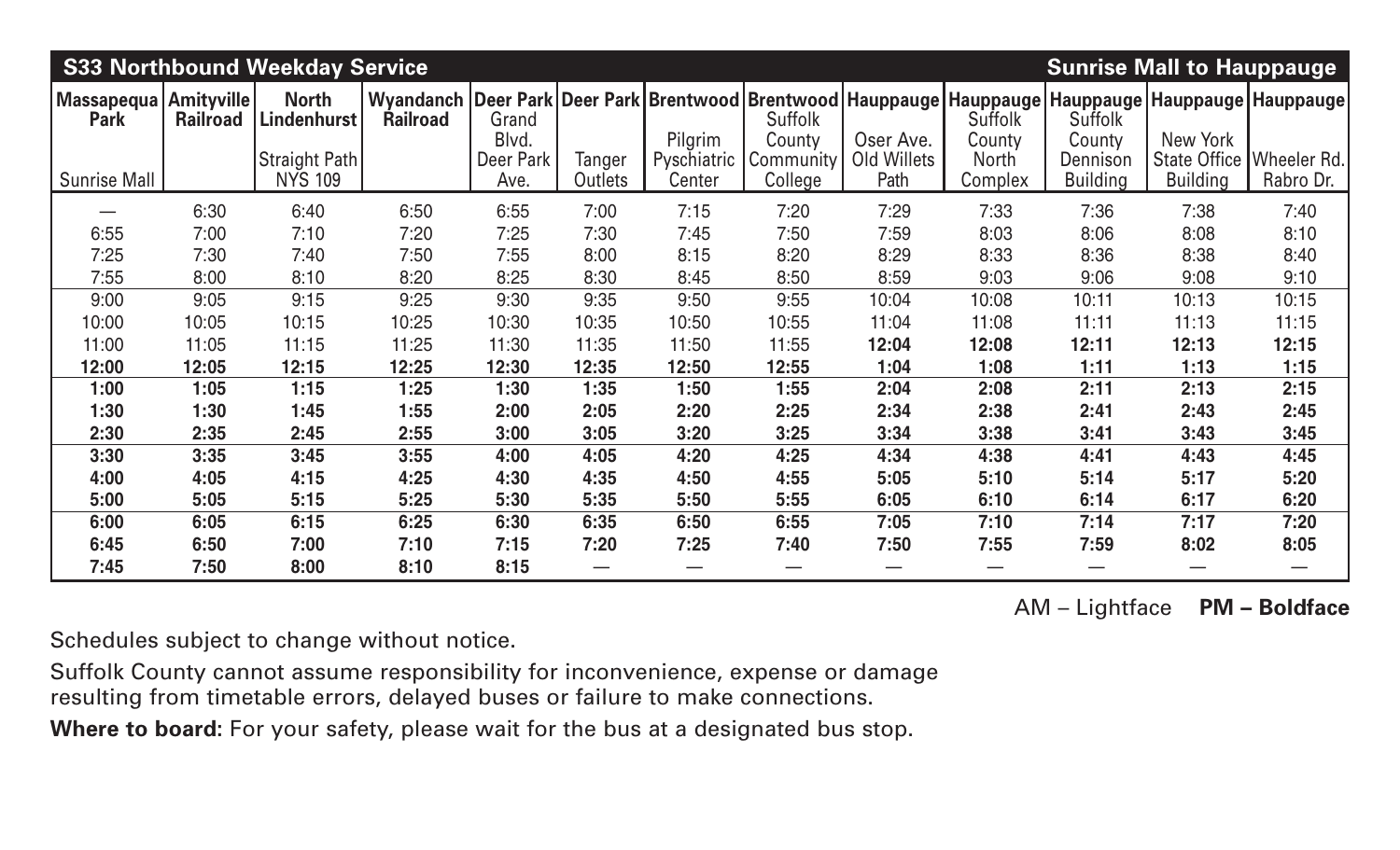| <b>S33 Southbound Weekday Service</b><br><b>Hauppauge to Sunrise Mall</b> |                             |                 |                                         |                     |                        |                       |                   |                   |                                                                                                                                          |                                 |                 |                                               |
|---------------------------------------------------------------------------|-----------------------------|-----------------|-----------------------------------------|---------------------|------------------------|-----------------------|-------------------|-------------------|------------------------------------------------------------------------------------------------------------------------------------------|---------------------------------|-----------------|-----------------------------------------------|
| Suffolk<br>County                                                         | Suffolk<br>County           | New York        |                                         | Oser Ave.           | Suffolk<br>County      | Pilgrim               |                   | Grand<br>Blvd.    | Hauppauge   Hauppauge   Hauppauge   Hauppauge   Hauppauge   Brentwood   Brentwood   Deer Park   Deer Park   Wyandanch<br><b>Railroad</b> | <b>North</b><br>Lindenhurst     | <b>Railroad</b> | <b>Amityville   Massapequa</b><br><b>Park</b> |
| <b>North</b><br>Complex                                                   | Dennison<br><b>Building</b> | <b>Building</b> | State Office   Wheeler Rd.<br>Rabro Dr. | Old Willets<br>Path | Community  <br>College | Pyschiatric<br>Center | Tanger<br>Outlets | Deer Park<br>Ave. |                                                                                                                                          | Straight Path<br><b>NYS 109</b> |                 | <b>Sunrise Mall</b>                           |
|                                                                           |                             |                 |                                         |                     |                        |                       |                   | 6:45              | 6:50                                                                                                                                     | 7:05                            | 7:15            | 7:20                                          |
|                                                                           |                             |                 |                                         |                     |                        |                       |                   | 7:20              | 7:25                                                                                                                                     | 7:35                            | 7:45            | 7:50                                          |
| 7:33                                                                      | 7:36                        | 7:38            | 7:40                                    | 7:45                | 7:55                   | 8:00                  | 8:15              | 8:20              | 8:25                                                                                                                                     | 8:35                            | 8:45            | 8:50                                          |
| 8:03                                                                      | 8:06                        | 8:08            | 8:10                                    | 8:15                | 8:25                   | 8:30                  | 8:45              | 8:50              | 8:55                                                                                                                                     | 9:05                            | 9:15            | 9:20                                          |
| 8:33                                                                      | 8:36                        | 8:38            | 8:40                                    | 8:45                | 8:55                   | 9:00                  | 9:15              | 9:20              | 9:25                                                                                                                                     | 9:35                            | 9:45            | 9:50                                          |
| 9:03                                                                      | 9:06                        | 9:08            | 9:10                                    | 9:15                | 9:25                   | 9:30                  | 9:45              | 9:50              | 9:55                                                                                                                                     | 10:05                           | 10:15           | 10:20                                         |
| 10:08                                                                     | 10:11                       | 10:13           | 10:15                                   | 10:20               | 10:30                  | 10:35                 | 10:50             | 10:55             | 11:00                                                                                                                                    | 11:10                           | 11:20           | 11:25                                         |
| 11:08                                                                     | 11:11                       | 11:13           | 11:15                                   | 11:20               | 11:30                  | 11:35                 | 11:50             | 11:55             | 12:00                                                                                                                                    | 12:10                           | 12:20           | 12:25                                         |
| 12:08                                                                     | 12:11                       | 12:13           | 12:15                                   | 12:20               | 12:30                  | 12:35                 | 12:50             | 12:55             | 1:00                                                                                                                                     | 1:10                            | 1:20            | 1:25                                          |
| 1:08                                                                      | 1:11                        | 1:13            | 1:15                                    | 1:20                | 1:30                   | 1:35                  | 1:50              | 1:55              | 2:00                                                                                                                                     | 2:10                            | 2:20            | 2:25                                          |
| 2:08                                                                      | 2:11                        | 2:13            | 2:15                                    | 2:20                | 2:30                   | 2:35                  | 2:50              | 2:55              | 3:00                                                                                                                                     | 3:10                            | 3:20            | 3:25                                          |
| 2:38                                                                      | 2:41                        | 2:43            | 2:45                                    | 2:50                | 3:00                   | 3:05                  | 3:20              | 3:25              | 3:30                                                                                                                                     | 3:40                            | 3:50            | 3:55                                          |
| 3:38                                                                      | 3:41                        | 3:43            | 3:45                                    | 3:50                | 4:00                   | 4:05                  | 4:20              | 4:25              | 4:30                                                                                                                                     | 4:40                            | 4:50            | 4:55                                          |
| 4:38                                                                      | 4:41                        | 4:43            | 4:45                                    | 4:50                | 5:00                   | 5:05                  | 5:20              | 5:25              | 5:30                                                                                                                                     | 5:40                            | 5:50            | 5:55                                          |
| 5:10                                                                      | 5:14                        | 5:17            | 5:20                                    | 5:25                | 5:35                   | 5:40                  | 5:55              | 6:00              | 6:05                                                                                                                                     | 6:15                            | 6:25            | 6:30                                          |
| 6:10                                                                      | 6:14                        | 6:17            | 6:20                                    | 6:25                | 6:35                   | 6:40                  | 6:55              | 7:00              | 7:05                                                                                                                                     | 7:15                            | 7:25            | 7:30                                          |
| 7:10                                                                      | 7:14                        | 7:17            | 7:20                                    | 7:25                | 7:35                   | 7:40                  | 7:55              | 8:00              | 8:05                                                                                                                                     | 8:15                            | 8:25            | 8:30                                          |
| 7:55                                                                      | 7:59                        | 8:02            | 8:05                                    | 8:10                | 8:20                   | 8:25                  | 8:40              | 8:45              | 8:50                                                                                                                                     | 9:00                            | 9:10            | —                                             |

AM – Lightface **PM – Boldface**

Schedules subject to change without notice.

Suffolk County cannot assume responsibility for inconvenience, expense or damage resulting from timetable errors, delayed buses or failure to make connections.

Where to board: For your safety, please wait for the bus at a designated bus stop.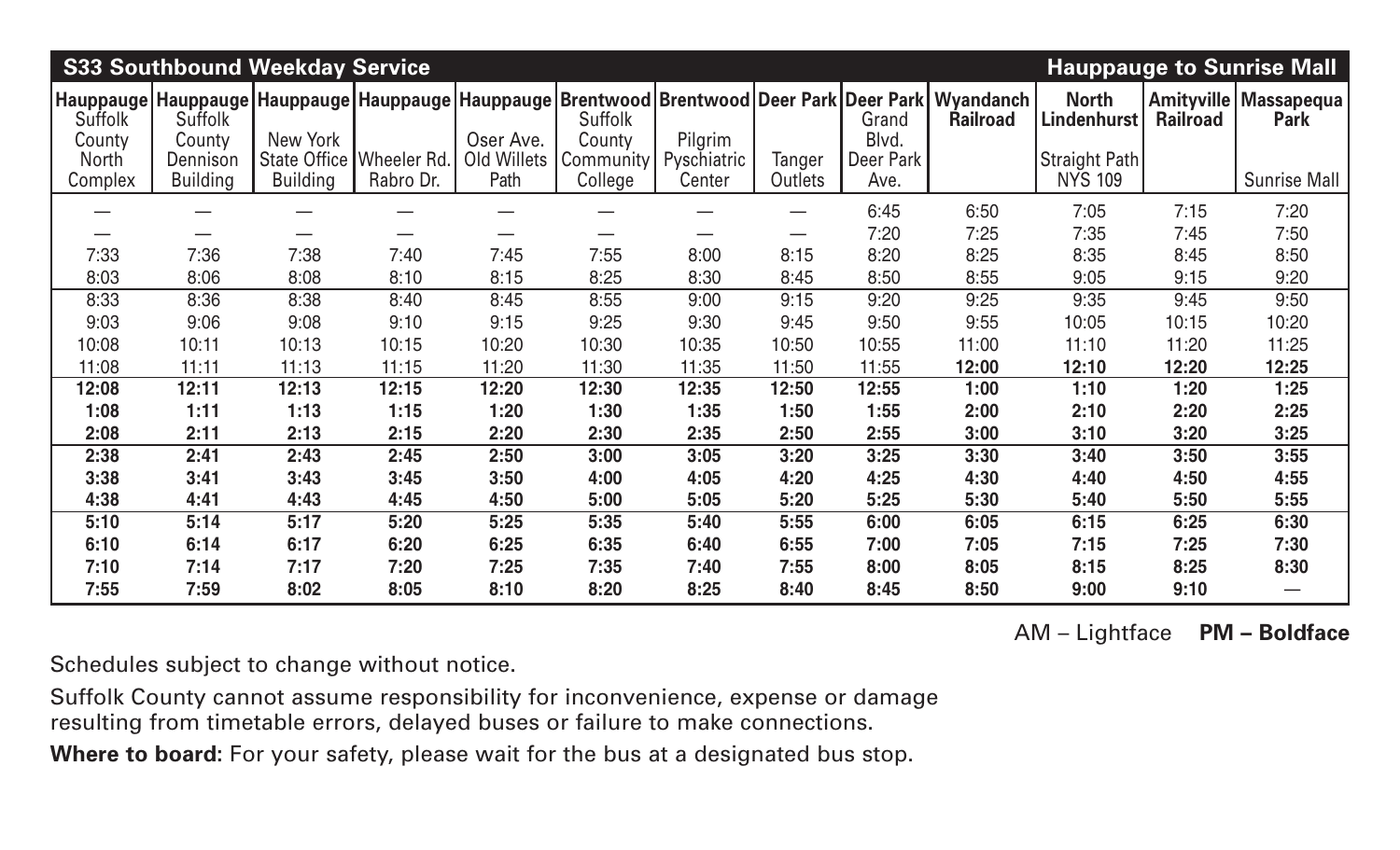| <b>S33 Northbound Weekend Service</b><br><b>Sunrise Mall to Hauppauge</b> |                                      |                                        |                                     |                               |                   |                             |                                           |                        |  |  |
|---------------------------------------------------------------------------|--------------------------------------|----------------------------------------|-------------------------------------|-------------------------------|-------------------|-----------------------------|-------------------------------------------|------------------------|--|--|
| <b>Massapequa</b><br><b>Park</b>                                          | <b>Amityville</b><br><b>Railroad</b> | <b>North</b><br>Lindenhurst            | <b>Wyandanch</b><br><b>Railroad</b> | <b>Deer Park</b>              | <b>Deer Park</b>  | <b>Brentwood</b><br>Pilgrim | <b>Brentwood</b><br><b>Suffolk County</b> | Hauppauge<br>Oser Ave. |  |  |
| <b>Sunrise Mall</b>                                                       |                                      | <b>Straight Path</b><br><b>NYS 109</b> |                                     | Grand Blvd.<br>Deer Park Ave. | Tanger<br>Outlets | Pyschiatric<br>Center       | Community<br>College                      | Old Willets<br>Path    |  |  |
|                                                                           | 7:00                                 | 7:10                                   | 7:20                                | 7:25                          | 7:29              | 7:37                        | 7:40                                      | 7:50                   |  |  |
|                                                                           | 8:00                                 | 8:10                                   | 8:20                                | 8:25                          | 8:29              | 8:37                        | 8:40                                      | 8:50                   |  |  |
| 9:05                                                                      | 9:10                                 | 9:20                                   | 9:30                                | 9:35                          | 9:39              | 9:47                        | 9:50                                      | 10:00                  |  |  |
| 10:00                                                                     | 10:05                                | 10:15                                  | 10:25                               | 10:30                         | 10:34             | 10:42                       | 10:45                                     | 10:55                  |  |  |
| 12:00                                                                     | 12:05                                | 12:15                                  | 12:25                               | 12:30                         | 12:34             | 12:42                       | 12:45                                     | 12:55                  |  |  |
| 1:00                                                                      | 1:05                                 | 1:15                                   | 1:25                                | 1:30                          | 1:34              | 1:42                        | 1:45                                      | 1:55                   |  |  |
| 2:15                                                                      | 2:20                                 | 2:30                                   | 2:40                                | 2:45                          | 2:49              | 3:02                        | 3:05                                      | 3:15                   |  |  |
| 3:15                                                                      | 3:20                                 | 3:30                                   | 3:40                                | 3:45                          | 3:49              | 4:02                        | 4:05                                      | 4:15                   |  |  |
| 4:40                                                                      | 4:50                                 | 5:00                                   | 5:10                                | 5:15                          |                   |                             |                                           |                        |  |  |
| 5:40                                                                      | 5:50                                 | 6:00                                   | 6:10                                | 6:15                          |                   |                             |                                           |                        |  |  |

|                                              | <b>S33 Southbound Weekend Service</b>                  |                                            |                            |                                 |                              |                                                     |                                      | <b>Hauppauge to Sunrise Mall</b> |
|----------------------------------------------|--------------------------------------------------------|--------------------------------------------|----------------------------|---------------------------------|------------------------------|-----------------------------------------------------|--------------------------------------|----------------------------------|
| <b>Hauppauge</b><br>Oser Ave.<br>Old Willets | <b>Brentwood</b><br><b>Suffolk County</b><br>Community | <b>Brentwood</b><br>Pilgrim<br>Pyschiatric | <b>Deer Park</b><br>Tanger | <b>Deer Park</b><br>Grand Blvd. | Wyandanch<br><b>Railroad</b> | <b>North</b><br>Lindenhurst<br><b>Straight Path</b> | <b>Amityville</b><br><b>Railroad</b> | Massapequa<br><b>Park</b>        |
| Path                                         | College                                                | Center                                     | Outlets                    | Deer Park Ave                   |                              | <b>NYS 109</b>                                      |                                      | <b>Sunrise Mall</b>              |
| 7:55                                         | 8:05                                                   | 8:08                                       | 8:20                       | 8:25                            | 8:30                         | 8:40                                                | 8:50                                 | 8:55                             |
| 8:55                                         | 9:05                                                   | 9:08                                       | 9:20                       | 9:25                            | 9:30                         | 9:40                                                | 9:50                                 | 9:55                             |
| 10:05                                        | 10:15                                                  | 10:18                                      | 10:30                      | 10:35                           | 10:40                        | 10:50                                               | 11:00                                | 11:05                            |
| 11:05                                        | 11:15                                                  | 11:18                                      | 11:30                      | 11:35                           | 11:40                        | 11:50                                               | 12:00                                | 12:05                            |
| 1:00                                         | 1:10                                                   | 1:13                                       | 1:25                       | 1:30                            | 1:35                         | 1:45                                                | 1:55                                 | 2:00                             |
| 2:00                                         | 2:10                                                   | 2:13                                       | 2:25                       | 2:30                            | 2:35                         | 2:45                                                | 2:55                                 | 3:00                             |
| 3:20                                         | 3:30                                                   | 3:33                                       | 3:45                       | 3:50                            | 3:55                         | 4:05                                                | 4:15                                 | 4:20                             |
| 4:25                                         | 4:35                                                   | 4:38                                       | 4:50                       | 4:55                            | 5:00                         | 5:10                                                | 5:15                                 | 5:20                             |

AM – Lightface **PM – Boldface**

Schedules subject to change without notice. **Where to board:** For your safety, please wait for the bus at a designated bus stop.